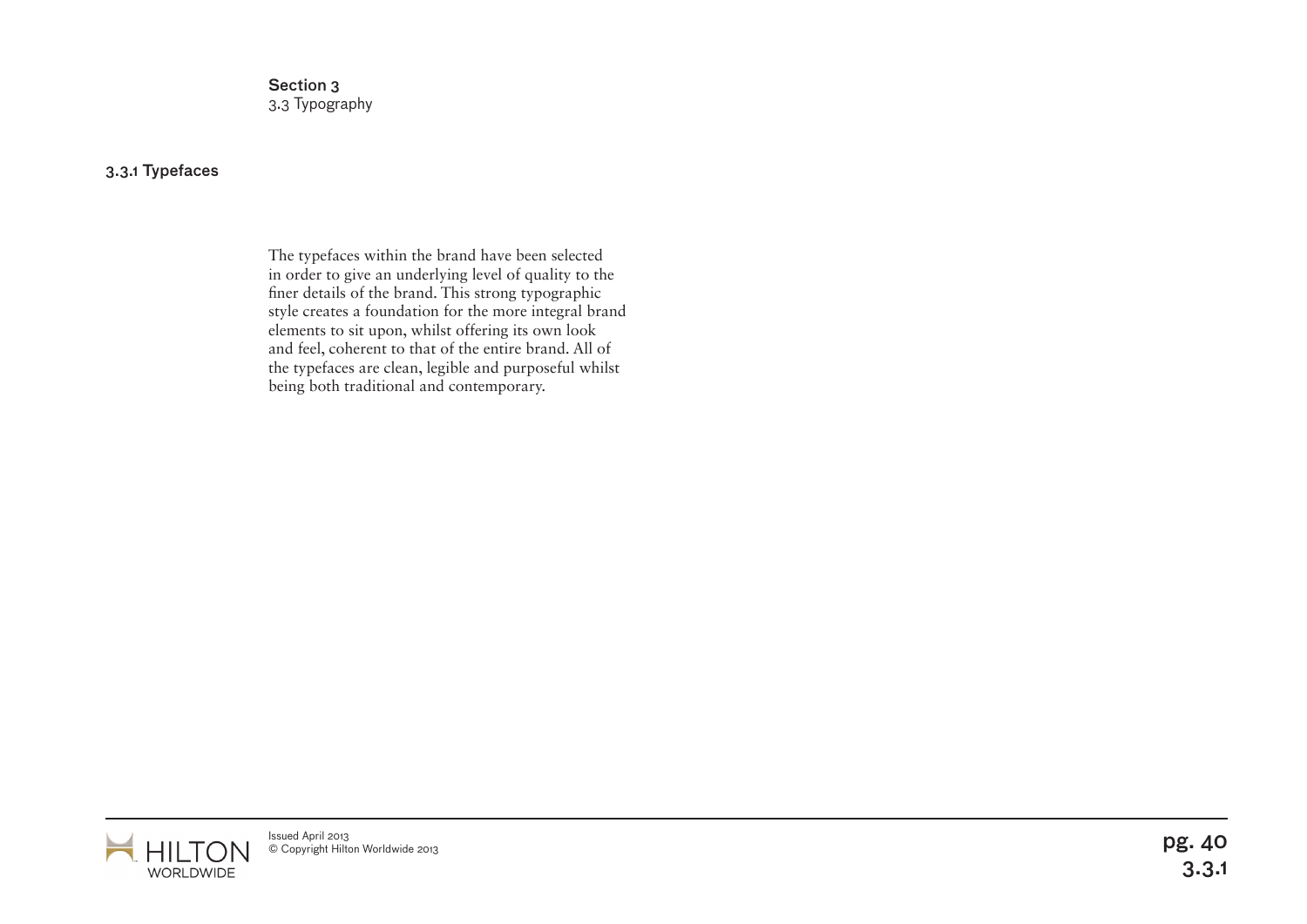## 3.3.1 Typefaces

FF Bau is the primary typeface of the brand and must always be the first choice for text usage. FF Bau FF Bau is the primary typeface of the brand and  $\mathsf{FF}\,\mathsf{B}$ au Medium

—

A clean and contemporary typeface, which has been strongly inspired by pioneering type casts from a century ago. This contemporary progression is rationalised perfectly alongside the spirit and warmth of its inspiration.

The font files are not supplied, but in order to use them as directed, licenses are required and can be purchased from FontFont. (www.fontfont.com)

Aa Bb Cc Dd Ee Ff Gg Hh Ii Jj Kk Ll Mm Nn Oo Pp Qq Rr Ss Tt Uu Vv Ww Xx Yy Zz 0123456789 !"%&'()\*.,:;/?@[\]|€£\$

FF Bau Regular Aa Bb Cc Dd Ee Ff Gg Hh Ii Jj Kk Ll Mm Nn Oo Pp Qq Rr Ss Tt Uu Vv Ww Xx Yy Zz 0123456789 !"%&'()\*.,:;/?@  $[ \ ]$  $E$ £\$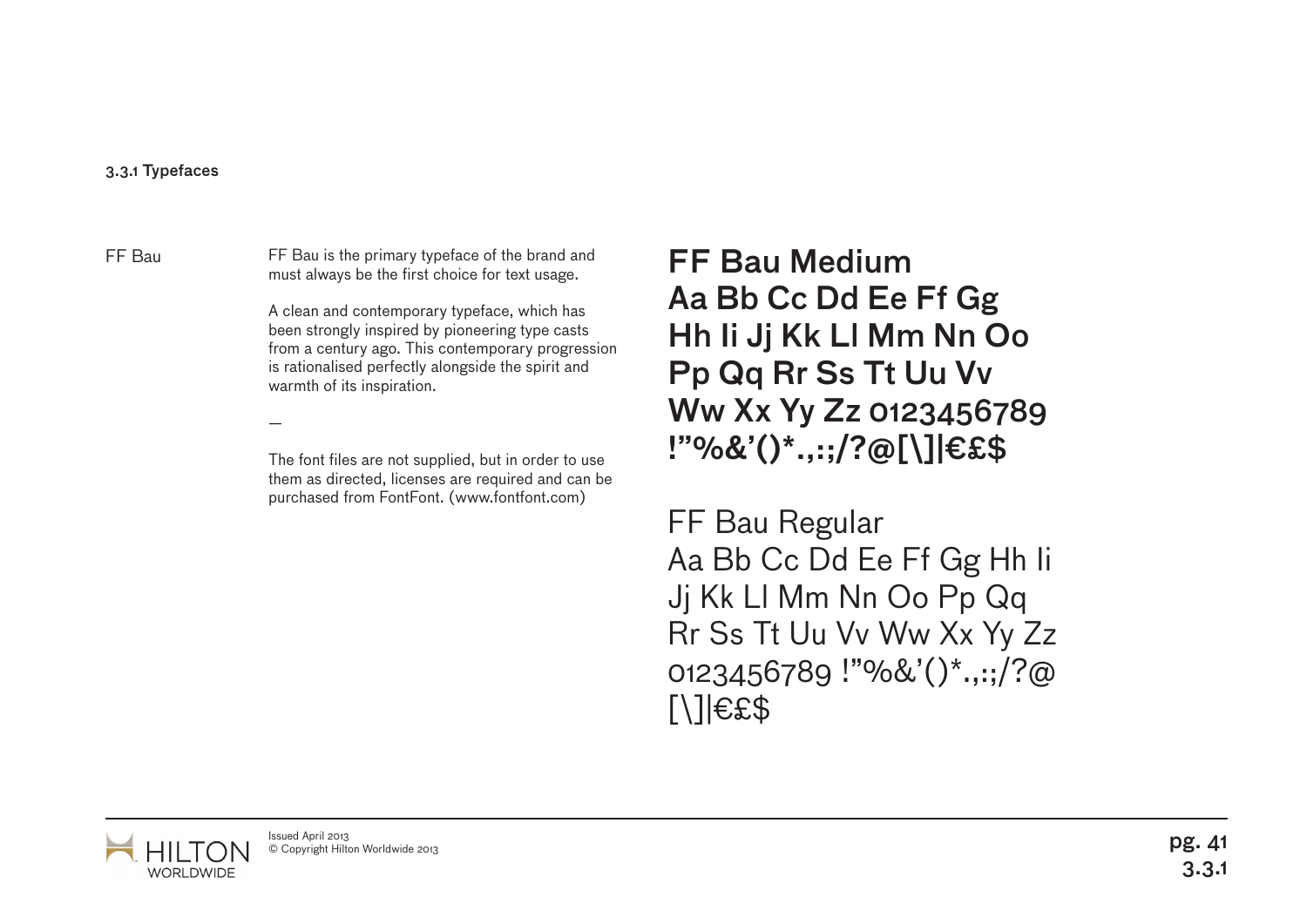## 3.3.1 Typefaces

Akkurat Mono is the secondary typeface and must be used in support of FF Bau on all customer materials. Akkurat Mono Akkurat Mono is the secondary **Akkurat Mono** 

> A solid and reliable typeface with remarkable legibility. Its contemporary freshness, is balanced alongside its traditional pragmatic roots, a combination which ensures optimal readability across print and digital platforms, and at any size.

—

The font files are not supplied, but in order to use them as directed, licenses are required and can be purchased from Lineto. (www.lineto.com)

Aa Bb Cc Dd Ee Ff Gg Hh Ii Jj Kk Ll Mm Nn Oo Pp Qq Rr Ss Tt Uu Vv Ww Xx Yy Zz 0123456789  $1"$ %&'()\*.,:;/?@  $[\ ]$ | $E$ \$